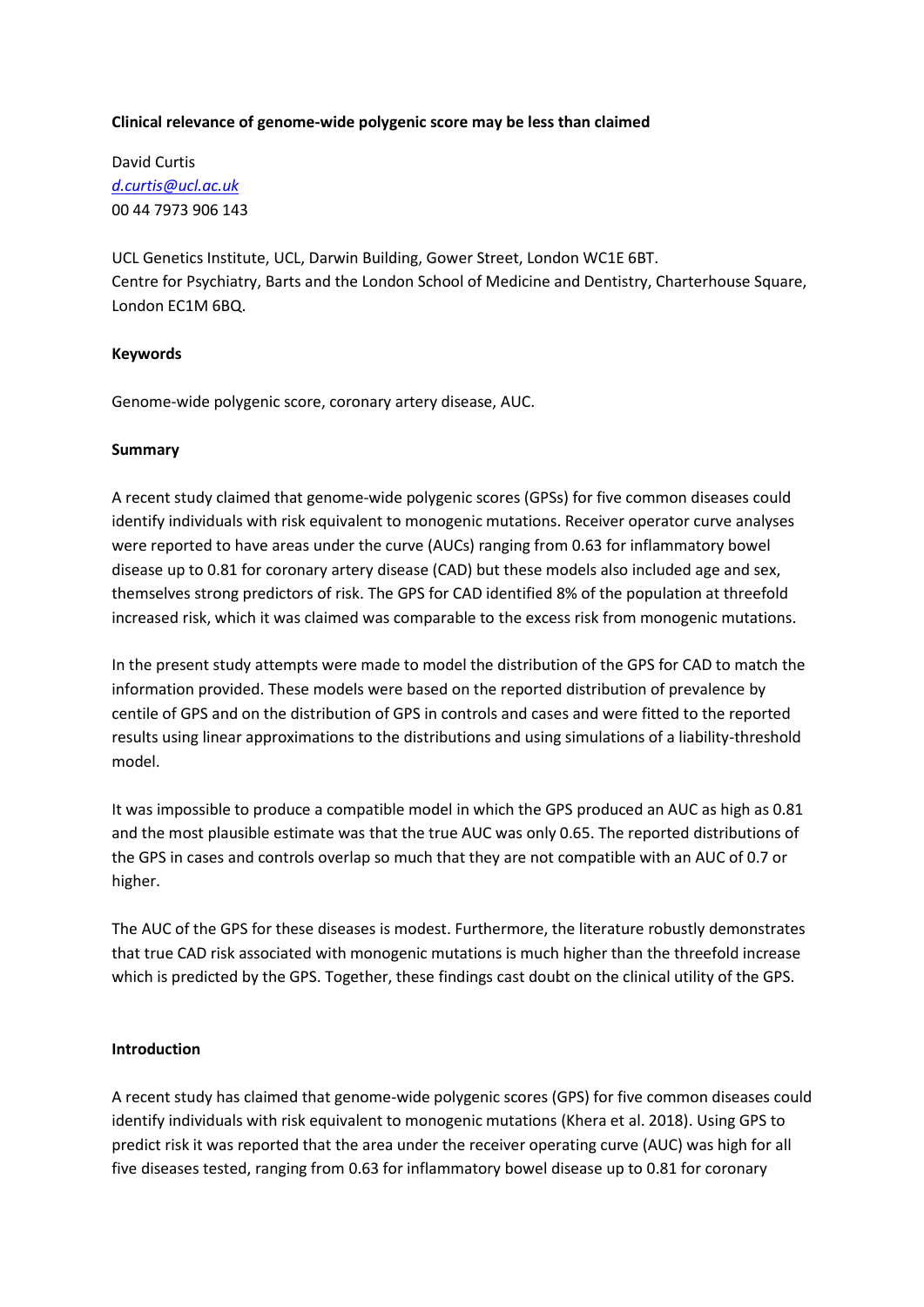artery disease (CAD) but these models additionally included age and sex and population principal components as predictors. No information was given regarding the AUC for GPS alone or the extent to which the AUC increased when GPS was added to the other predictors. Figures were presented which provided some information about the distribution of GPS for CAD in controls and cases and the prevalence of CAD across different centiles of the GPS. It was reported that for CAD the GPS could identify 8% of the population at greater than threefold increased risk, and this was contrasted with the 0.4% carrying a familial hypercholesterolemia (FH) mutation which, it was claimed, "confers an up to threefold increased risk for CAD".

Here I model the system based on the information presented in these figures and the accompanying text and show that the AUCs for GPS alone are substantially lower than those presented. I also point out that the FH mutation has a much larger than threefold effect on risk, directly challenging the claim that the GPS identifies "individuals with risk equivalent to monogenic mutations".

### **Methods**

The relationship between GPS and CAD risk was modelled in three different ways.

The first approach used a simple approximation to the graph of CAD prevalence (%) against GPS centile which had been presented in Figure 2c of the original report. The prevalence (%) was reported to be 0.8 for the lowest centile and 11.1 for the highest but the curve is markedly concave so two linear segments were used (with x=centile, y=prevalence), from (1, 0.8) to (90, 4) and then from (90, 4) to (100, 11.1). From these interpolated prevalences, the sensitivity and specificity were calculated for each GPS centile and these values were used to calculate the AUC.

The second approach used the GPS medians and intra-quartile ranges to model the sensitivity and specificity. The medians for controls and cases were reported as 49 and 69 respectively, and from Figure 2b of the original report it appears that the intra-quartile ranges are approximately 23-73 and 44-89. This meant that the distribution of specificity for controls could be modelled (with x=centile, y=specificity) by having four linear segments passing through the points (0, 0; 23, 0.25; 49, 0.5; 73, 0.75; 100, 1) and sensitivity for cases with four linear segments passing through the points (0, 1; 44, 0.75; 69, 0.5; 89, 0.25; 100, 0). Again, the AUC was then calculated from these values.

The third approach was to simulate a liability threshold model with the liability as the sum of a normally distributed component tagged by the GPS and a normally distributed residual component. These two components were assumed to contribute additively to the liability and all subjects with a resultant liability exceeding a threshold were designated cases. 100,000 subjects were used in the simulation. The model is parameterised by the proportion of liability variance accounted for by the GPS, denoted P, and the population prevalence K. An iterative approach was used to select values of P and K which would produce a graph of prevalence against GPS centile which approximated the original Figure 2c. The distribution of GPS in cases and controls was then examined, along with the specificity, sensitivity and AUC.

An excel spreadsheet and R code to produce the models used are provided at *https://github.com/davenomiddlenamecurtis/modelGPS*.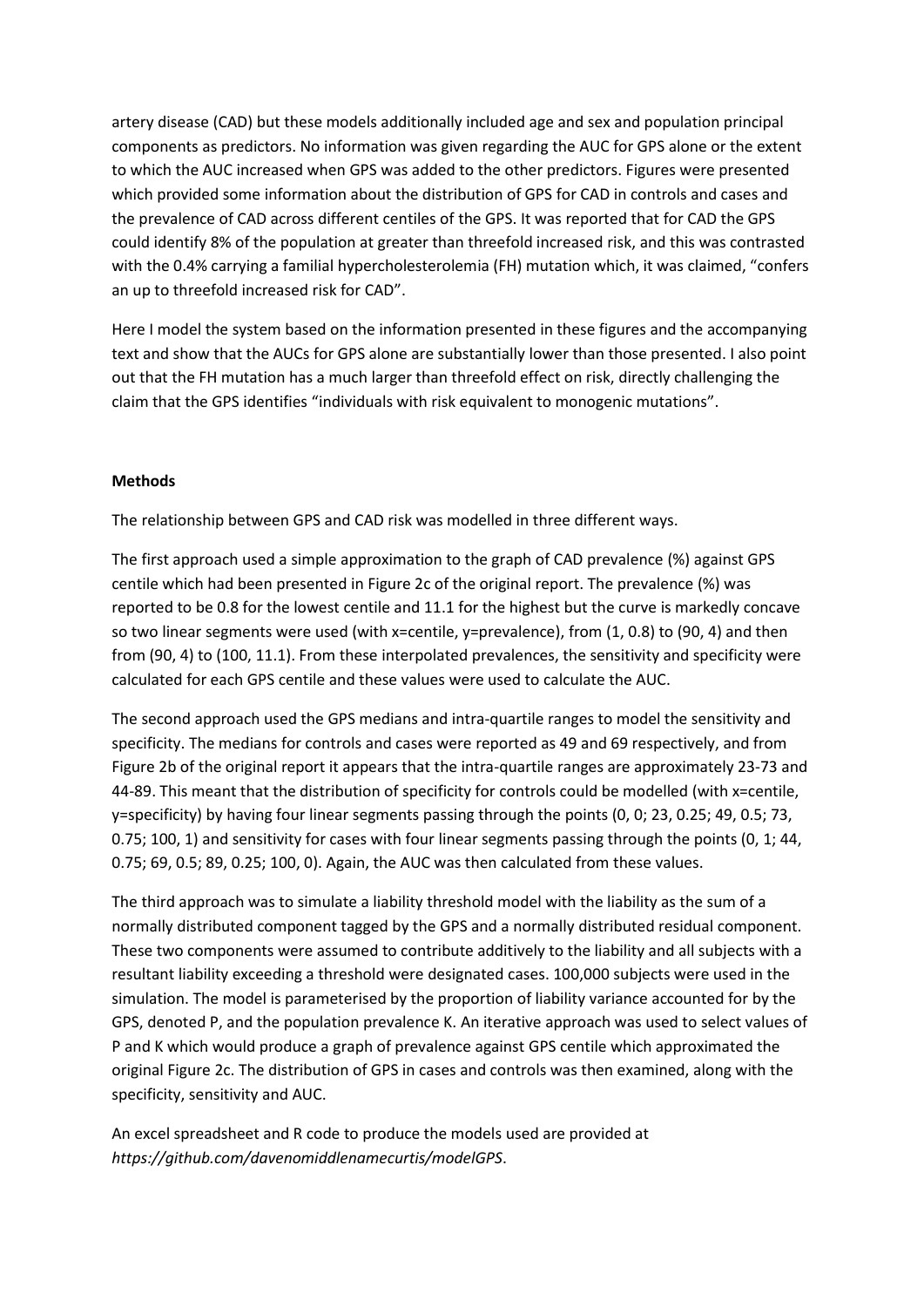#### **Results**

The first approach, of approximating the prevalence distribution, yielded a value for the AUC of 0.65. The second approach, using linear interpolations of the sensitivity and specificity, produced an AUC of 0.64. In this scenario the sensitivity and specificity were equal in the 59th centile, both having a value of 0.60. This implies that the graph of sensitivity against specificity would pass through the point (0.60, 0.60), implying that even a maximally convex curve could not have AUC greater than about 0.65. For the third approach, values for P and K of 0.06 and 0.04 produced distributions which seemed to match fairly well with those originally reported. The graph of prevalence against centile of PGS is shown in Figure 1 and this approximates to the distribution shown in Figure 2c of the original publication. The values chosen produce control and case medians of 51 and 71 with IQRs of 26-76 and 46-90, acceptably close to the originals. The AUC for this model is 0.65. In general, the value for the AUC is not very sensitive to the parameter values chosen. It was possible to increase the AUC to 0.80 only by increasing P to 0.17 and reducing K to 0.01. However with these values the medians were 51 and 88 and IQRs were 26-76 and 71-98, completely discrepant from those reported for the real data. No model could be found with an AUC of 0.7 or more which yielded values even approximately resembling those displayed in the original Figures 2b and 2c. There is a large overlap in IQRs between controls and cases and the medians of the centiles are only separated by 20 and these features imply that no compatible model can produce an AUC as high as 0.7.

#### **Discussion**

The original claim that the AUC for risk of CAD is 0.81 is dependent on including age and sex as predictors whereas the AUC for GPS alone would be substantially lower. The IQRs for controls and cases largely overlap and the medians are not far enough apart to produce a high AUC and the best estimate for the true value is around 0.65. This discrepancy is important because the AUC is widely used as a rule of thumb as to whether a screening test is likely to be clinically relevant. The other diseases studied were reported to have similar risk profiles with smaller claimed AUCs than for CAD so it seems reasonable to assume that the AUCs for GPS alone would also be low. In general, a test with an AUC of 0.65 or less would not be expected to be used in clinical practice.

Another problem with the original report is the claim that the FH mutation "confers an up to threefold increased risk". The source cited to produce a this estimate of risk for monogenic mutations (OR around 3) was based on a sample of exome-sequenced subjects in a health insurance scheme with a median age of 61 (Abul-Husn et al. 2016). Such a sample would be expected to be significantly depleted for relevant mutations because subjects with them who had become unwell might have have been removed from the scheme, leading to an under-estimate of their effect size. However, according to the consensus statement of the European Atherosclerosis Society the real effect size is much higher, "up to 13-fold increased risk", and "men and women with heterozygous FH typically develop CHD before age 55 and 60, respectively, while homozygotes typically develop CHD very early in life and if untreated die before age 20" (Nordestgaard et al. 2013). However, for subjects in the very highest centile of GPS for CAD, the prevalence of CAD was stated to be only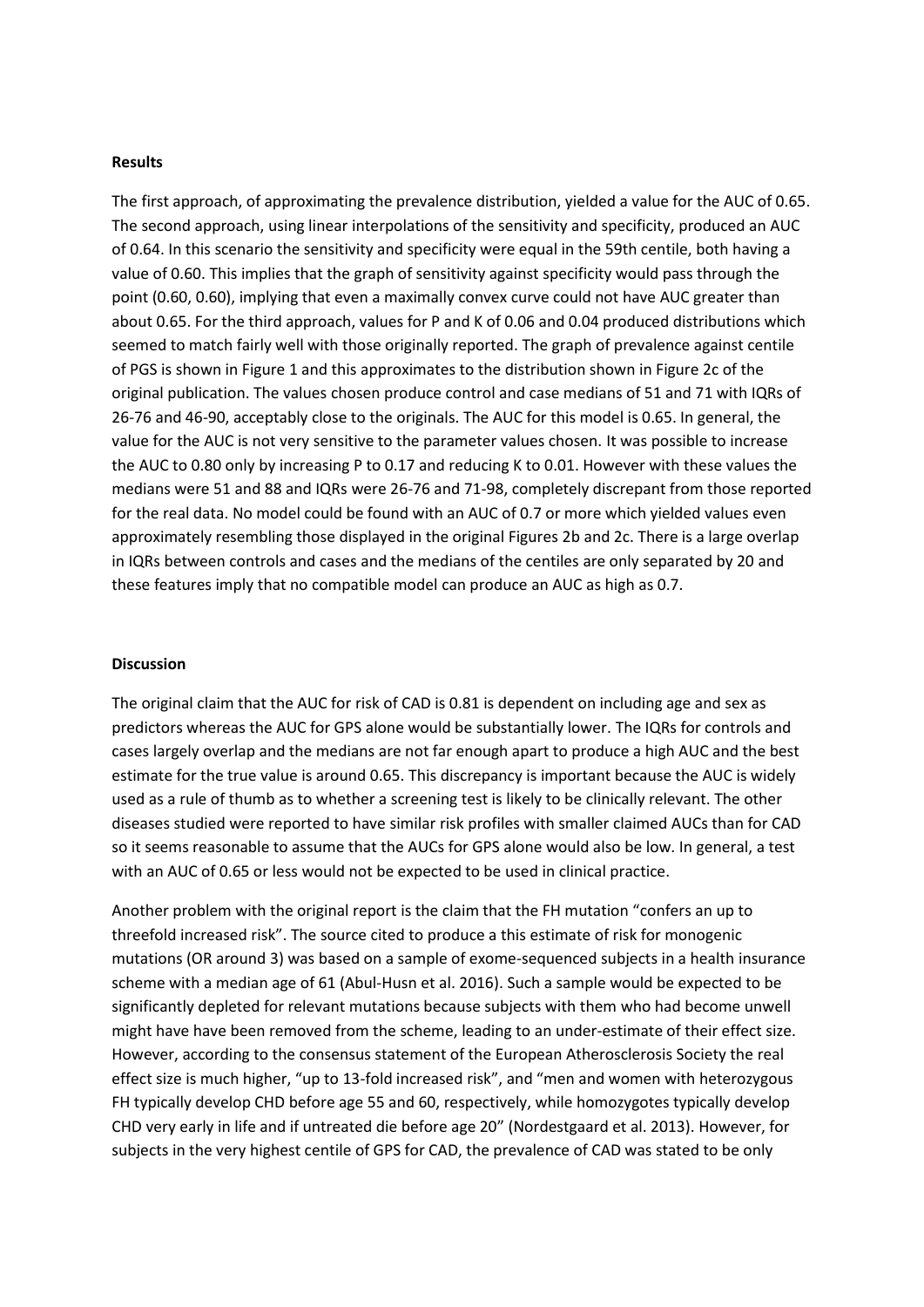11.1%. Thus, the claim that the risk identified by GPS is "comparable" with the risk from monogenic mutations does not seem to be justified.

Given that the performance of the GPS as a predictor is modest and that the magnitude of effects of monogenic mutations has been understated, the claim that "genome-wide polygenic scores for common diseases identify individuals with risk equivalent to monogenic mutations" cannot be justified.

# **Conflict of interest**

The author declares no conflict of interest.

# **References**

- Abul-Husn, N.S. et al., 2016. Genetic identification of familial hypercholesterolemia within a single U.S. health care system. *Science (New York, N.Y.)*, 354(6319), p.aaf7000.
- Khera, A. V. et al., 2018. Genome-wide polygenic scores for common diseases identify individuals with risk equivalent to monogenic mutations. *Nature Genetics*, 50(9), pp.1219–1224.
- Nordestgaard, B.G. et al., 2013. Familial hypercholesterolaemia is underdiagnosed and undertreated in the general population: guidance for clinicians to prevent coronary heart disease: Consensus Statement of the European Atherosclerosis Society. *European Heart Journal*, 34(45), pp.3478– 3490.